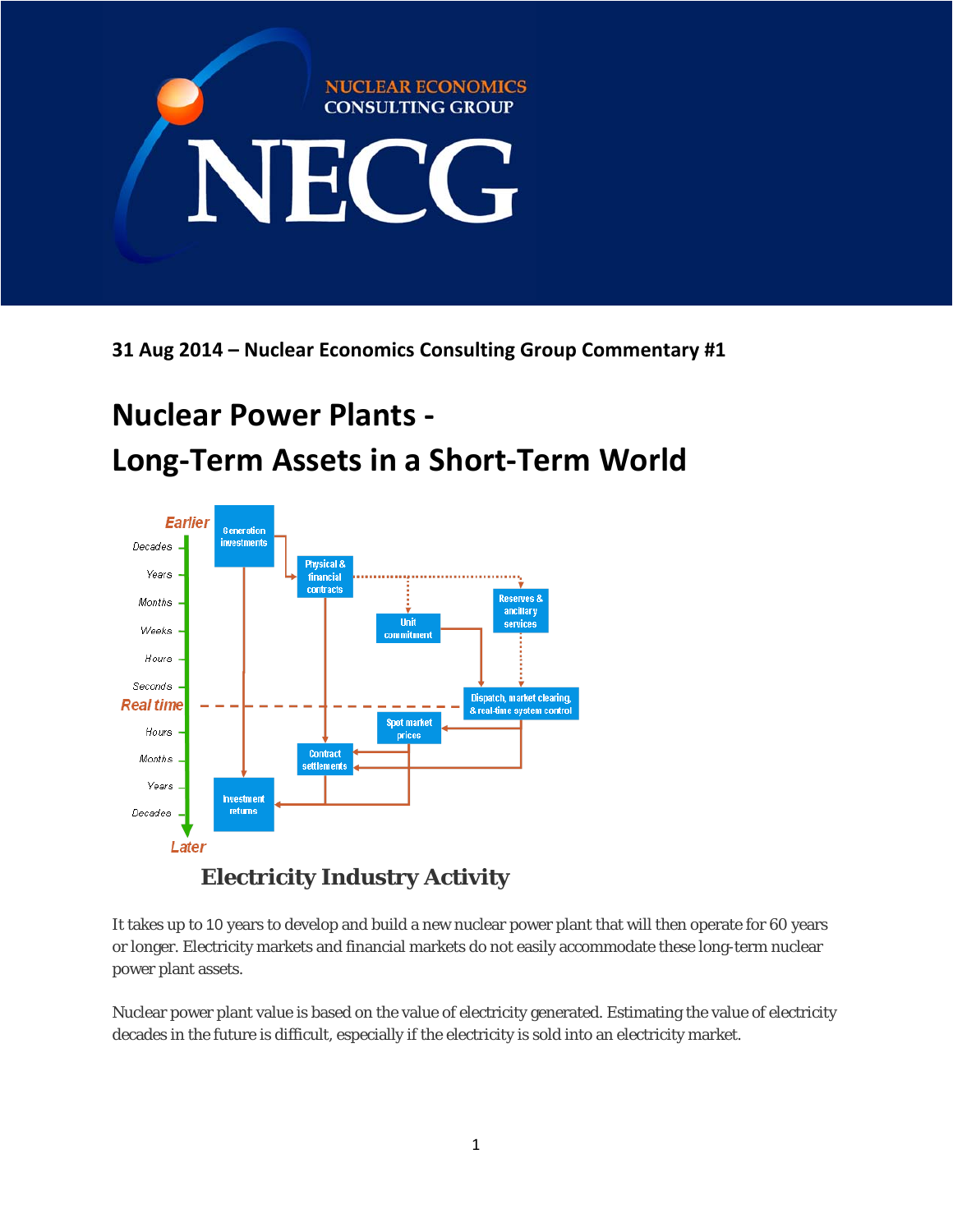

## **Electricity industry**

The figure above shows the activities that happen in every electricity system. Investments are made in power plants, transmission lines, and other infrastructure. The power plants provide electricity, capacity, and ancillary services to meet fluctuating system demand in real time.

There are two very different approaches to this:

- Regulated and government utilities plan and build a portfolio of generation units intended to *minimize the long-term total cost* of the electricity system
- Electricity markets use spot prices to manage system dispatch to *minimize the short-term marginal cost* of electricity

## **First Approach - System planning drives investment**

In the first approach, activities are done from left to right.

Long-term plans are made for new generation plants and other infrastructure to meet projected customer demand with the objective of minimizing long-term total system costs. System expansion planning is based on models that include both long-term costs and short-term operating costs. This approach usually results in a portfolio of generation types, fuels, and locations.

The generation plants built under this approach are dispatched (i.e., turned on or off) by the utility to meet customer demand at the lowest marginal system operating cost (i.e., fuel and variable O&M).

In this first approach, nuclear power plants provide an option for low-marginal cost baseload power in utility generating portfolios.

### **Second Approach - Electricity spot prices drive investment**

In the second approach, activities are done from right to left.

Short-term electricity market spot prices (and expectations of future spot prices) are expected to provide economic signals for power plant investments.

Electricity market spot market prices are intended to reflect the marginal cost of electricity in each trading period. In each electricity market trading period (i.e., an hour or shorter), generators provide volume and price bids that are selected, starting with the lowest prices first, to meet demand in the trading period. The price of the last bid selected sets the wholesale spot market price (or system marginal price) for all electricity bought and sold in that trading period.<sup>1</sup>

 1 Actual electricity markets may also include other features such as locational pricing, unit commitment, security constraints, ancillary services and reserves markets, capacity markets, preferential dispatch (must-run) or hedge contracts.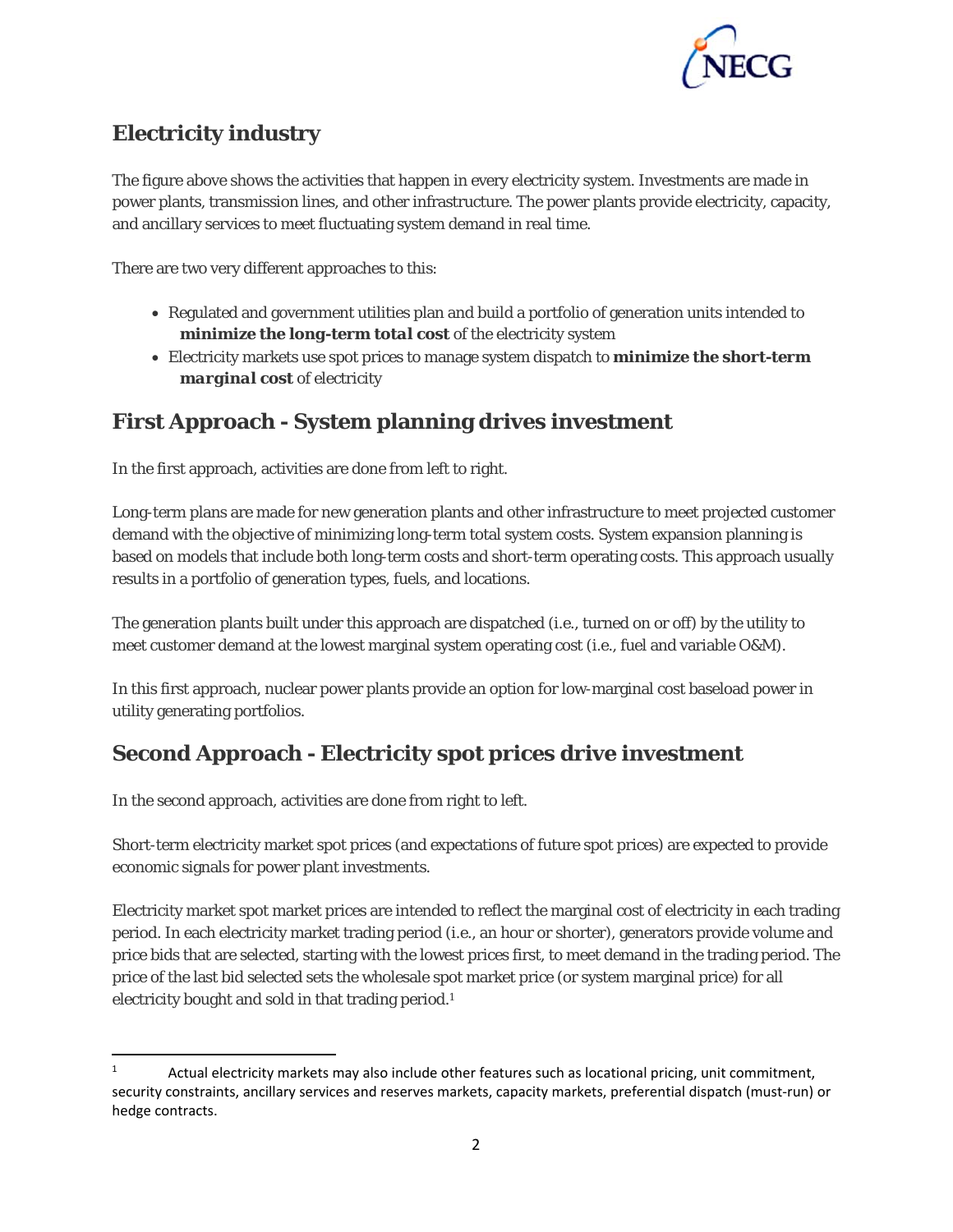

Predicting the marginal cost of electricity in the future requires modelling of demand, generation mix, fuel prices, new entry, and other factors that may change significantly over the decades that a nuclear power plant operates.

Electricity spot market prices may be capped or distorted by out-of-market payments to generators (e.g., renewable subsidies). Electricity market spot prices that do not reflect actual system marginal cost are hard to predict, make existing power plants less profitable, and reduce the expected revenues that would support new power plant investments.

#### **Vast difference in outcomes**

In the first approach, the regulated or government utility builds a portfolio of generation to meet customer demand at the lowest long-term cost.

In the second approach, the electricity market is expected to deliver generation investments, as private investors undertake projects to maximize their profits and minimize their risks. These private investors do not have incentives to minimize long-run total system costs.

Great Britain, a world leader in electricity industry reform and electricity markets, recently decided to move back to the first approach (i.e., system planning) to decide how much and what type of new generation investments will be made. The Hinkley Point C nuclear electricity contracts are intended to drive new nuclear power investments that would not have been made in the electricity market.

### **Financial markets**

Financial evaluation involves analyses of discounted future cash flows. Commercial project cash flows that are more than about 25 years in the future have little or no value when discounted to today (i.e., have a net present value of zero).

An investor looking at a nuclear power project would see a 10-year development and construction period with a large capital investment and would expect that the returns on this investment would come from cash flows during the next 15 years of operation (i.e., years 11 to 25). The traditional financial approach ignores 45 years (i.e., years 26 to 70) or more of additional operation and cash flows from a nuclear power plant.

### **What is next for nuclear power?**

Nuclear power plant investments are comparable to long-term infrastructure investments such as roads, water/sewer systems, and electricity transmission networks. These long-term infrastructure investments are usually made by governments or regulated utilities to obtain the long-term public good they provide.

Governments and regulators have the ability to make long-term investments that would not be made by private companies using commercial project financial analysis.